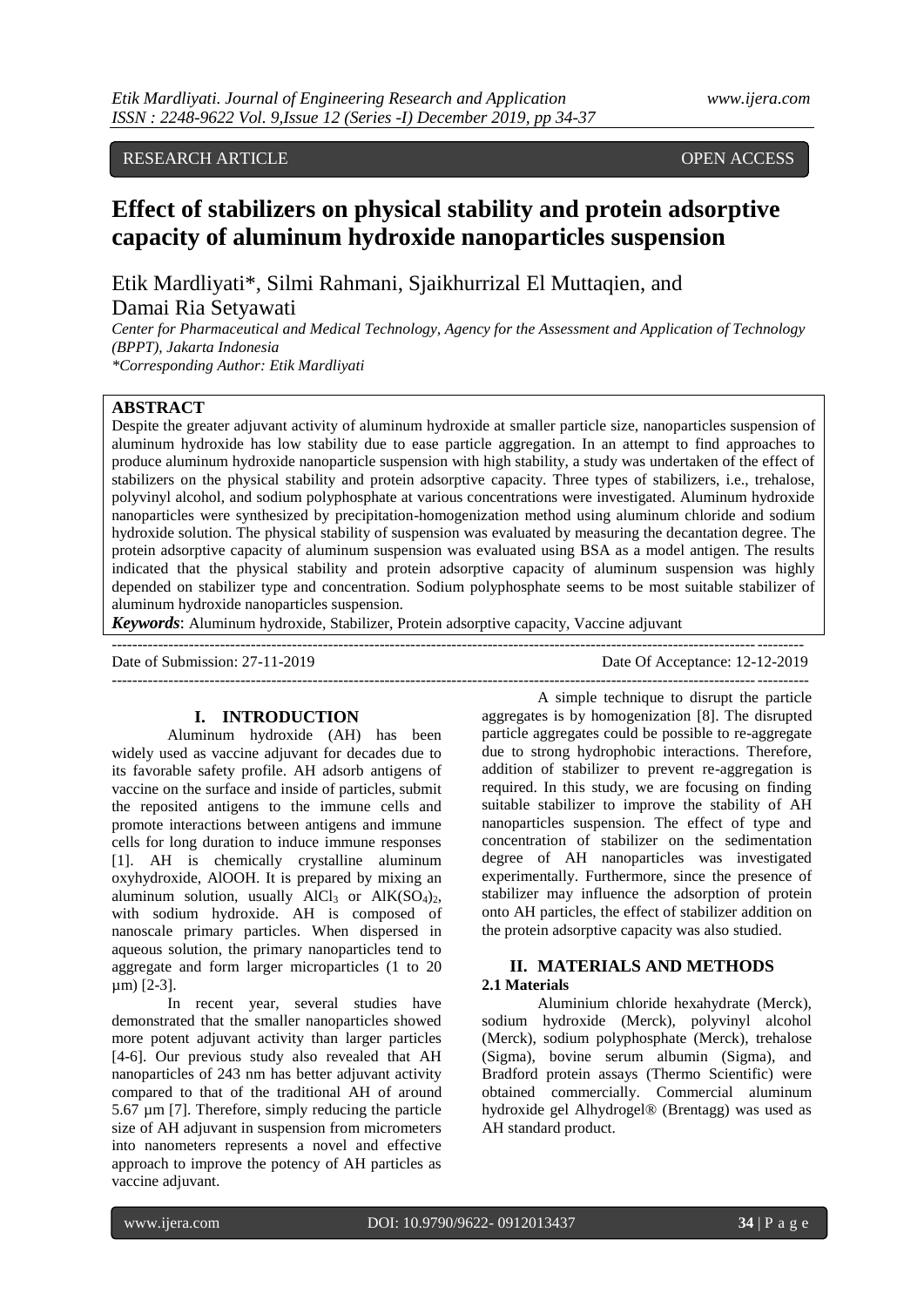#### **2.2 Methods**

# **2.2.1 Preparation of aluminum hydroxide nanoparticles suspension**

Aluminum hydroxide was synthesized by precipitation method as described in previous study [9]. An equal volume of a 3.6 mg/ml AlCl $\cdot$ 6H<sub>2</sub>O solution and a 0.04 M NaOH solution were added into a glass vial, and a small volume of 0.01 M NaOH was added to adjust the pH to 7.0. After 15 min of agitation at room temperature, particle suspension was decanted and washed with distilled water two times to remove soluble salt. Three types of stabilizers, i.e., trehalose, polyvinyl alcohol and sodium polyphosphate were added to the AH suspension at various concentrations, and various concentrations, and homogenized at 10,000 rpm for 1 hour to produce nanoparticles suspension.

#### **2.2.2 Stability test of AH nanoparticle suspension**

The stability of AH nanoparticle suspension at room temperature was evaluated by measuring the sedimentation degree of suspension. 10 ml of each sample was transferred to a test tube and kept at room temperature for 15 days. The sedimentation degree of AH nanoparticle in suspension was measured at days 3 and 15. A blank sedimentation degree of AH commercial product, AH microparticle, and AH nanoparticle without any stabilizer were also investigated.

# **2.2.3 Determination of protein adsorptive capacity of AH nanoparticle suspension**

The adsorption of protein (use BSA as a model protein) on AH particles was carried out by mixing the particles in suspension with the protein in solution. Briefly, 0.2 ml of 10.000 ppm BSA solution was added into a microtube, followed by the addition of 1.8 ml of AH nanoparticles suspension. After 20 min of gentle stirring at room temperature, the protein-AH mixtures were centrifuged at 9.000 rpm for 15 min at 4ºC. The supernatant were collected and assessed for protein concentration by Bradford assay method at the absorbance of 601 nm. The amount of protein adsorbed to AH particles was calculated by subtracting the amount of protein remaining in solution from the amount of protein added initially [10].

# **III. RESULTS AND DISCUSSION**

In order to select suitable stabilizer for improving AH nanoparticle suspension stability, we examined the sedimentation degree of AH nanoparticle which treated with several type of stabilizers. The physical observation on suspension stability at days 3 and days 15 is shown in Figure 1.



**Figure 1**: Observation on suspension stability of AH nanoparticle without and with stabilizers. Observation at (A) days 3; (B) days 15. Samples: (1) AH commercial; (2) AH microparticle; (3) AH nanoparticle; (4) AH nanoparticle + sodium polyphosphate  $0.2\%$ ; (5) AH nanoparticle + sodium polyphosphate  $1.0\%$ ; (6) AH nanoparticle + sodium polyphosphate 4.0%; (7) AH nanoparticle + trehalose 0.2%; (8) AH nanoparticle + trehalose 1.0%; (9) AH nanoparticle + trehalose 4.0%; (10) AH nanoparticle + PVA 0.2%; (11) AH nanoparticle  $+$  PVA 1.0%; (12) AH nanoparticle  $+$  PVA 4.0%.

It can be seen from Fig. 1 that the commercial product of aluminum hydroxide has excellent suspension stability (sample no 1). In contrast of that, AH microparticle (sample no 2) and nanoparticle (sample no 3) we prepared tend to settle down even after 1 day. The addition of 3 types of stabilizer gave different results. The sedimentation was higher when trehalose and PVA were used. The stability of AH nanoparticle suspension was improved when sodium polyphosphate was used as stabilizer.

Further evaluation on suspension stability was carried out by quantitatively measuring the volume fraction of suspension that settled down. The results are shown in Table 1.

| <b>Table 1:</b> Sedimentation degree of AH nanoparticle |  |
|---------------------------------------------------------|--|
| suspension treated with various stabilizers             |  |

| Samples                     | Sedimentation (%) |         |
|-----------------------------|-------------------|---------|
|                             | Days 3            | Days 15 |
| 1. AH commercial            |                   |         |
| 2. AH microparticle         | 5.18              | 10.37   |
| 3. AH nanoparticle          | 7.76              | 12.98   |
| 4. AH nanoparticle + sodium | $\mathbf{I}$      | 5.18    |
| polyphosphate 0.2%;         |                   |         |
| 5. AH nanoparticle + sodium |                   | 5.18    |
| polyphosphate 1.0%          |                   |         |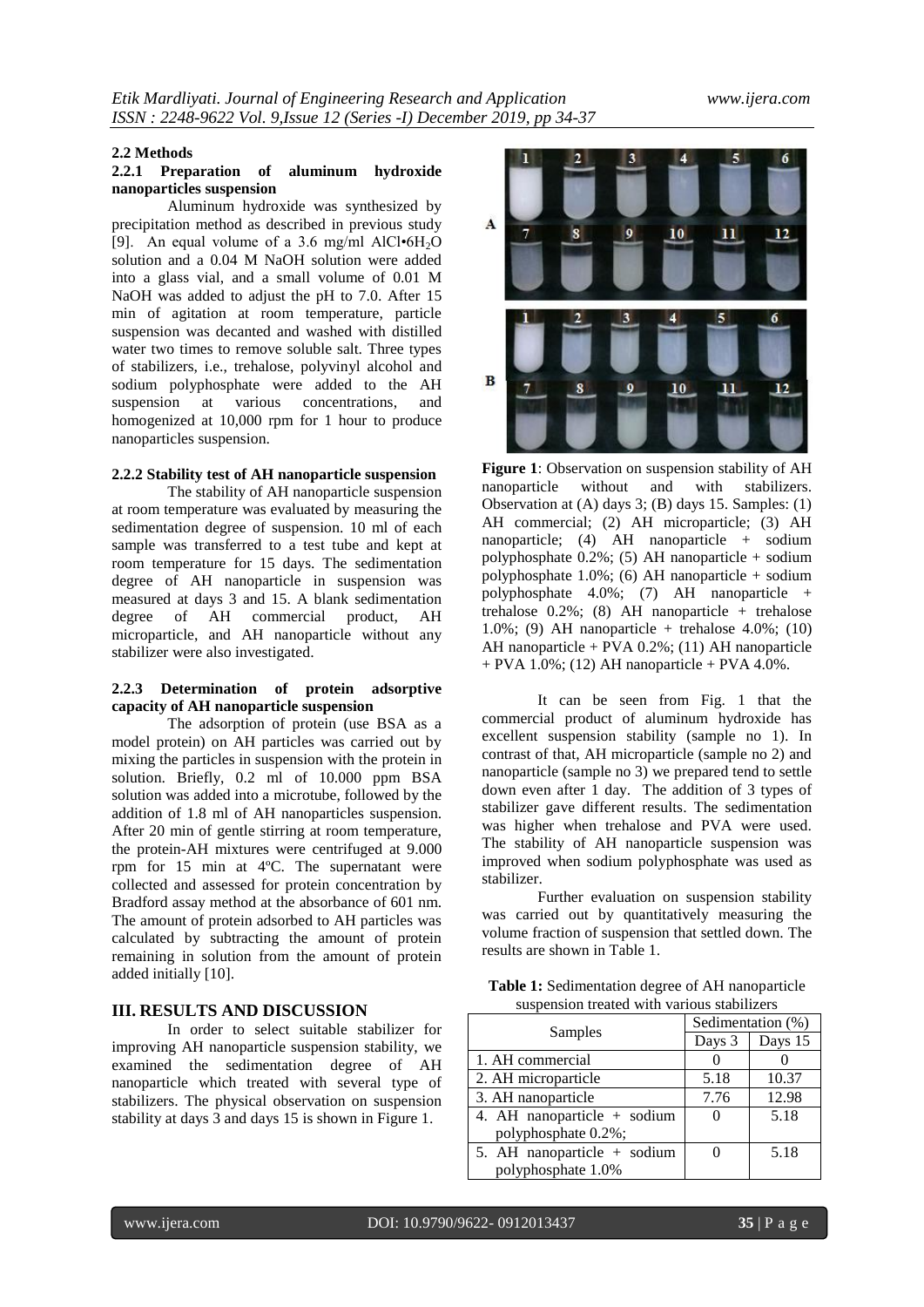| 6. AH nanoparticle $+$ sodium<br>polyphosphate 4.0% | 0     | 12.98 |
|-----------------------------------------------------|-------|-------|
| 7. AH nanoparticle $+$ trehalose<br>$0.2\%$         | 5.18  | 33.68 |
| 8. AH nanoparticle + trehalose<br>1.0%              | 31.10 | 36.29 |
| 9. AH nanoparticle $+$ trehalose<br>4.0%            | 15.55 | 28.49 |
| 10. AH nanoparticle + PVA<br>0.2%                   | 16.55 | 33.68 |
| 11. AH nanoparticle + PVA<br>1.0%                   | 25.92 | 41.47 |
| 12. AH nanoparticle + PVA<br>4.0%                   | 25.92 | 41.47 |

Sedimentation degree of AH microparticle and nanoparticle at days 3 was 5.18 and 7.76 %, respectively. The sedimentation degree increased, around twice higher at days 15. No sedimentation was observed at days 3 when AH nanoparticle suspension treated with sodium polyphosphate, indicating that the suspension was stable. However, the stability of suspension decreased slowly, in which at days 15 the sedimentation degree of suspension was 5.18 % at sodium polyphosphate concentration of 0.2 and 1.0 %. The sedimentation degree of suspension treated with trehalose and PVA was higher compared to the non-treated one. indicating that these type of stabilizers incapable to stabilize the AH nanoparticle suspension.

One of main factor that influence the adjuvant activity of AH particles is protein adsorptive capacity. They may be most effective as adjuvants when vaccine antigens are optimally adsorbed to the surface of the AH particles [11]. The presence of stabilizer in the particle suspension may affect the interaction of AH particle and protein, the effect of stabilizers on the protein adsorptive capacity was evaluated. In this study, BSA was used as protein model. The result is shown in Table 2.

**Table 2:** Protein adsorptive capacity of AH nanoparticle suspension treated with various stabilizers

| Samples                        | Protein adsorptive<br>capacity (%) |
|--------------------------------|------------------------------------|
| 1. AH commercial               | 100.06                             |
| 2. AH microparticle            | 87.67                              |
| 3. AH nanoparticle             | 87.87                              |
| 4. AH nanoparticle + sodium    | 96.88                              |
| polyphosphate 0.2%;            |                                    |
| 5. AH nanoparticle + sodium    | 98.88                              |
| polyphosphate 1.0%             |                                    |
| 6. AH nanoparticle $+$ sodium  | 98.27                              |
| polyphosphate 4.0%             |                                    |
| 7. AH nanoparticle + trehalose | 88.15                              |
| 0.2%                           |                                    |
| 8. AH nanoparticle + trehalose | 88.55                              |

| 1.0%                             |       |
|----------------------------------|-------|
| 9. AH nanoparticle $+$ trehalose | 87.85 |
| 4.0%                             |       |
| 10. AH nanoparticle $+$ PVA      | 87.83 |
| $0.2\%$                          |       |
| 11. AH nanoparticle + $PVA$      | 88.52 |
| 1.0%                             |       |
| 12. AH nanoparticle + $PVA$      | 89.43 |
| 4.0%                             |       |

Protein adsorptive capacity of AH commercial product was 100%, whereas the AH micro- and nanoparticle were around 88%. The addition of sodium tripolyphosphate significantly improved the protein adsorptive capacity, close to the value of protein absorptive capacity of AH commercial. The concentrations of sodium tripolyphosphate used, however, were not linearly related to the protein adsorptive capacity. Meanwhile, the addition of trehalose and PVA as stabilizers did not affected the protein adsorptive capacity of AH particle, which was indicated by their same value of protein adsorptive capacity.

# IV. **CONCLUSION**

The stability of aluminum hydroxide adjuvant can be improved by addition of stabilizer. Sodium polyphosphate seems to be most appropriate stabilizer, since it not only improve the suspension stability but also increase the protein adsorptive property. Further study on the effect of stabilizer addition on immune response activity of AH nanoparticle is required.

## **ACKNOLEDGMENTS**

This research is supported by Research Grant from Ministry of Science, Technology and Higher Education of Republic of Indonesia.

## **REFERENCES**

- [1]. P. He, Y. Zou, and Z. Hu. Advances in aluminum hydroxide-based adjuvant research and its mechanism. *Human Vaccines & Immunotherapeutics, 11(2),* 2015, 477-488.
- [2]. S.L. Hem and H. HogenEsch. Relationshio between physical and chemical properties of aluminum-containing adjuvants and immunopotentiation. *Expert Review of Vaccines, 6(5)*, 2007, 685-698.
- [3]. H. HogenEsch, D.T. O'Hagan and C. B. Fox. Optimizing the utilization of aluminum adjuvants in vaccines: you might just get what you want. *npj Vaccines, 3(51)*, 2018, 1-11.
- [4]. X. Li, A.M. Aldayel, Z. Cui. Aluminum hydroxide nanoparticles show a stronger vaccine adjuvant activity than traditional aluminum hydroxide microparticles. *Journal of Controlled Release, 173*, 2014, 148–157.